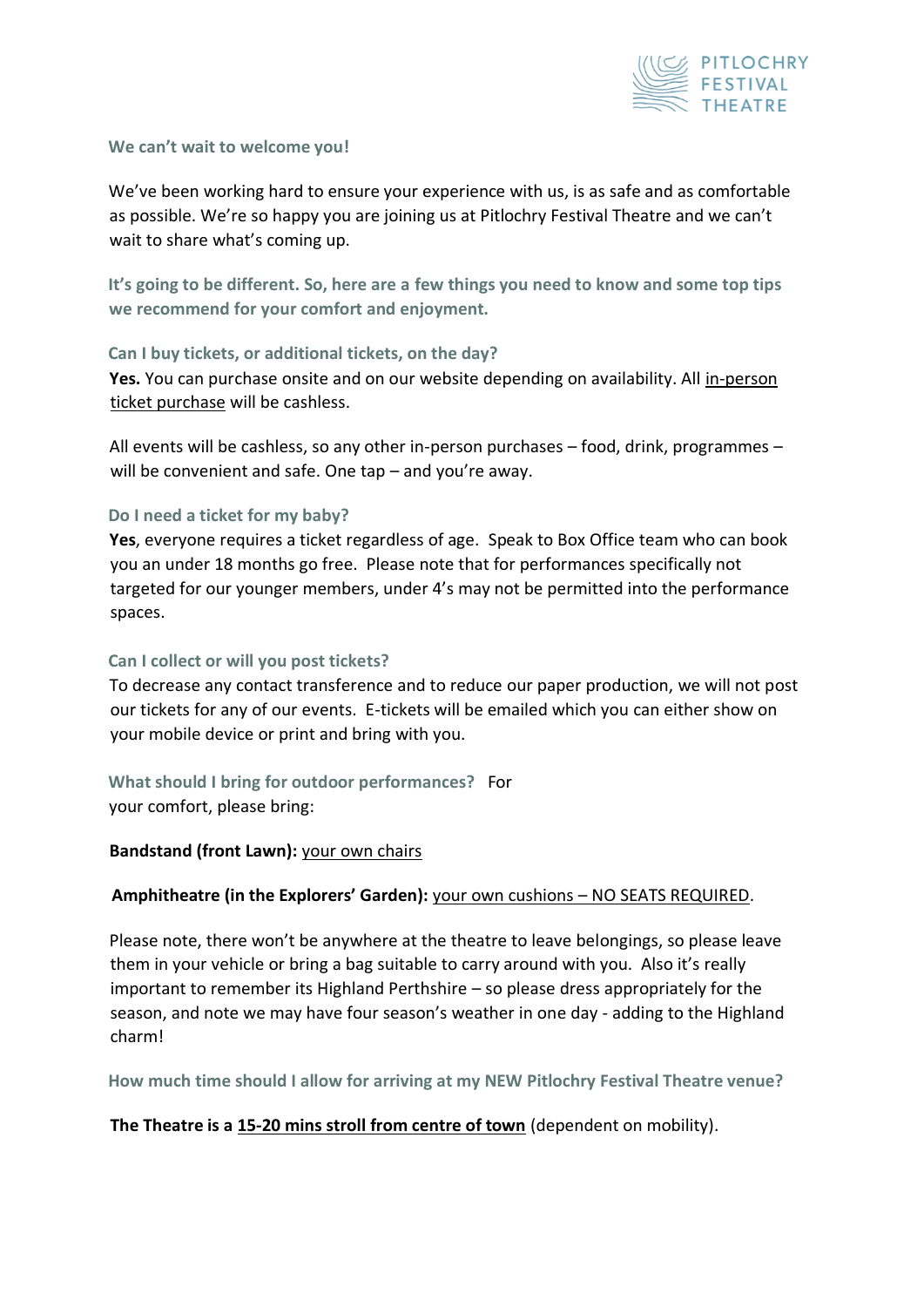

**Amphitheatre:** to the left of the car park when facing the theatre building, situated within our **Explorers' Garden**. **Please allow an extra 10 minutes for the short walk to your venue, mobility-dependent.** Paths are smooth for wheelchairs and buggies, but there are some initial, reasonably steep inclines to reach the garden entrance from the car park.

#### **Can I park at the theatre?**

**Yes.** Our car park will be open, but due to construction work taking place in the building, and for social-distancing purposes, we will be operating a reduced car park space.

We ask that, once your visit is completed, please do not leave your car at the theatre while you visit other areas of Pitlochry. This is a pay and display car park.

**Will I be able to buy refreshments in the theatre?** 

**Yes.** There are sandwiches, sausage rolls, pasties, cakes, crisps and other snacks, as well as hot drinks, soft drinks and alcohol.\*

## **\*currently we are accepting card payments only**

**IMPORTANT NOTE:** due to licensing restrictions, only alcohol purchased on-site can be consumed on our premises

## **What should I wear for outdoor events?**

Please dress appropriately for the Scottish Highlands – be prepared to wrap up and wear shoes for walking and crossing lawns as it may be soft underfoot. It could also be sunny and warm or raining so wear layers and bring your brolly!

#### **Are the outdoor venues under cover?**

**No.** However, in the amphitheatre, the trees are a natural canopy and offer some shelter and we encourage people to wear suitable clothing.

#### **How will I know where to go?**

We will have staff onsite to greet you in the car park when you arrive.

## **Where is the Amphitheatre?**

Head up the zig-zag path into the garden. Members of the team will be at the kiosk and inside the garden and can direct you to the Amphitheatre.

**Where is the Bandstand**?

Our outdoor bandstand is located in front of our main Theatre building beside the River Tummel.

**Will latecomers be admitted?**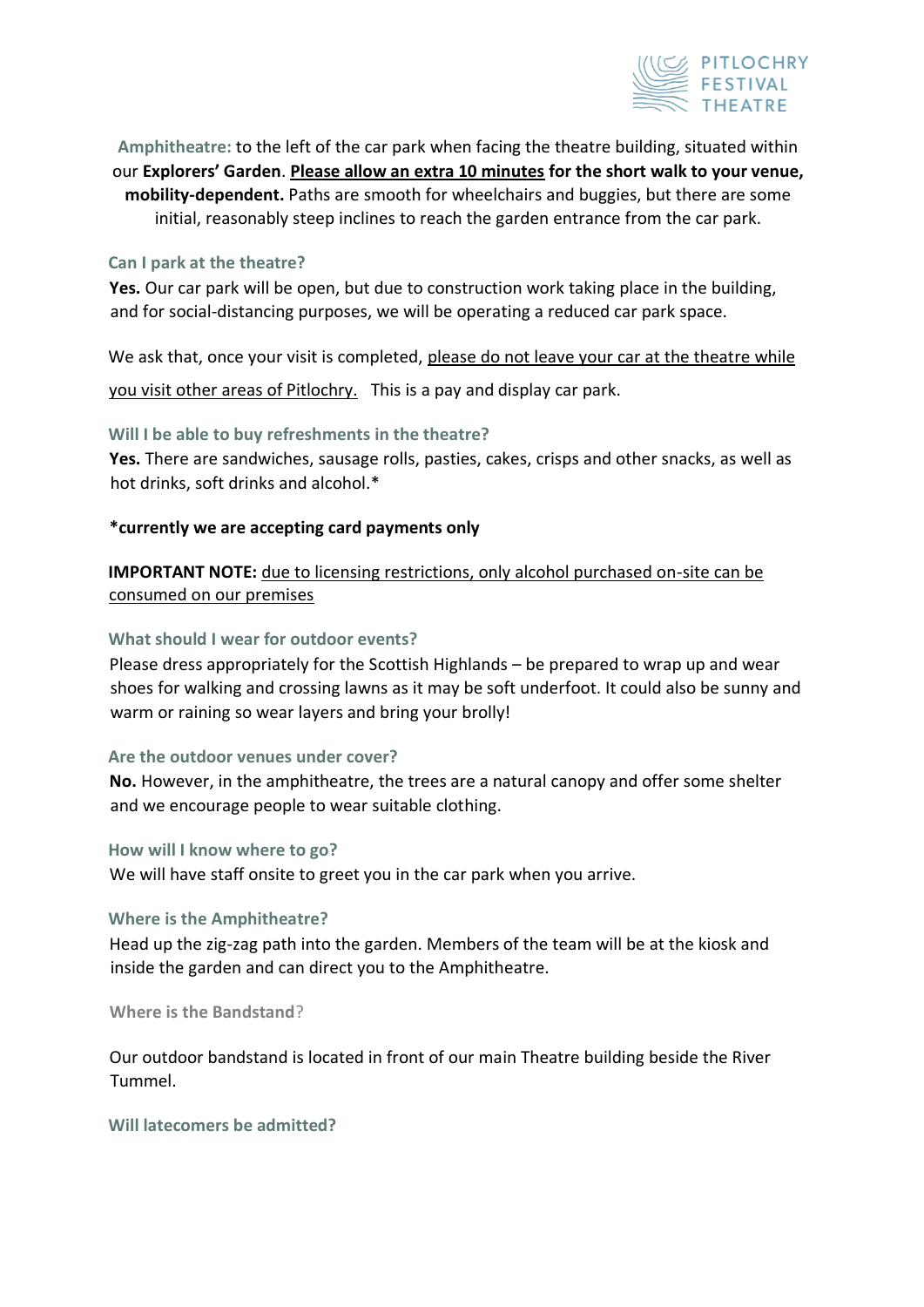

**Amphitheatre** – **No. It is very important that you arrive on time**. Due to the close proximity of the audience to the performance space, we will not be able to admit any latecomers or hold any performances for late parties.

## **Will there be toilet facilities?**

**Yes.** We have arranged portaloo facilities at each venue.

# **Are all events suitable for buggies and wheelchairs?**

**Yes.** Everything is accessible – although there are a few steep inclines in the garden.

**Amphitheatre wheelchair access:** please pull up and drop off at the access point on the road above the theatre, near to the Explorers' Garden Entrance.

**We are able to accommodate wheelchair spaces** and will work with you to meet your needs. Please contact **boxoffice@pitlochryfestivaltheatre.com** or call **01796 484626** to talk these through.

# **Will there be Relaxed and Dementia-friendly performances?** All events will have a **Relaxed Environment:**

- Any chatter or loud sounds will be mitigated naturally by the outdoor acoustics
- If you feel that you need to take some time out of the show, please do. You can return when you feel ready.
- Our determination to keep capacity safely reduced, and committed adherence to social-distancing reduces the potential for, and impact of, crowded spaces and any overwhelming busy-ness.
- When there is an Interval, you can leave the audience area if you want to. It is also okay to stay in your place. When the second half of the show is about to start we'll make sure that everyone is back in time
- You will be met by our staff, a number of whom will be around the site wearing a name badge, for any questions or help you need.

## **We want you to feel fully at ease and as comfortable as possible during your visit.**

## **Are Dogs Allowed?**

Dogs are welcome for all performances at the Bandstand on the lawn only. Dogs are not permitted at any other performance areas, unless they are an Assistance Dog which are allowed throughout the venues.

## **Do I have to wear a face covering?**

At the time of drawing up these guidelines, you do not have to wear face coverings outdoors, but we are advising that face coverings should be worn when moving around our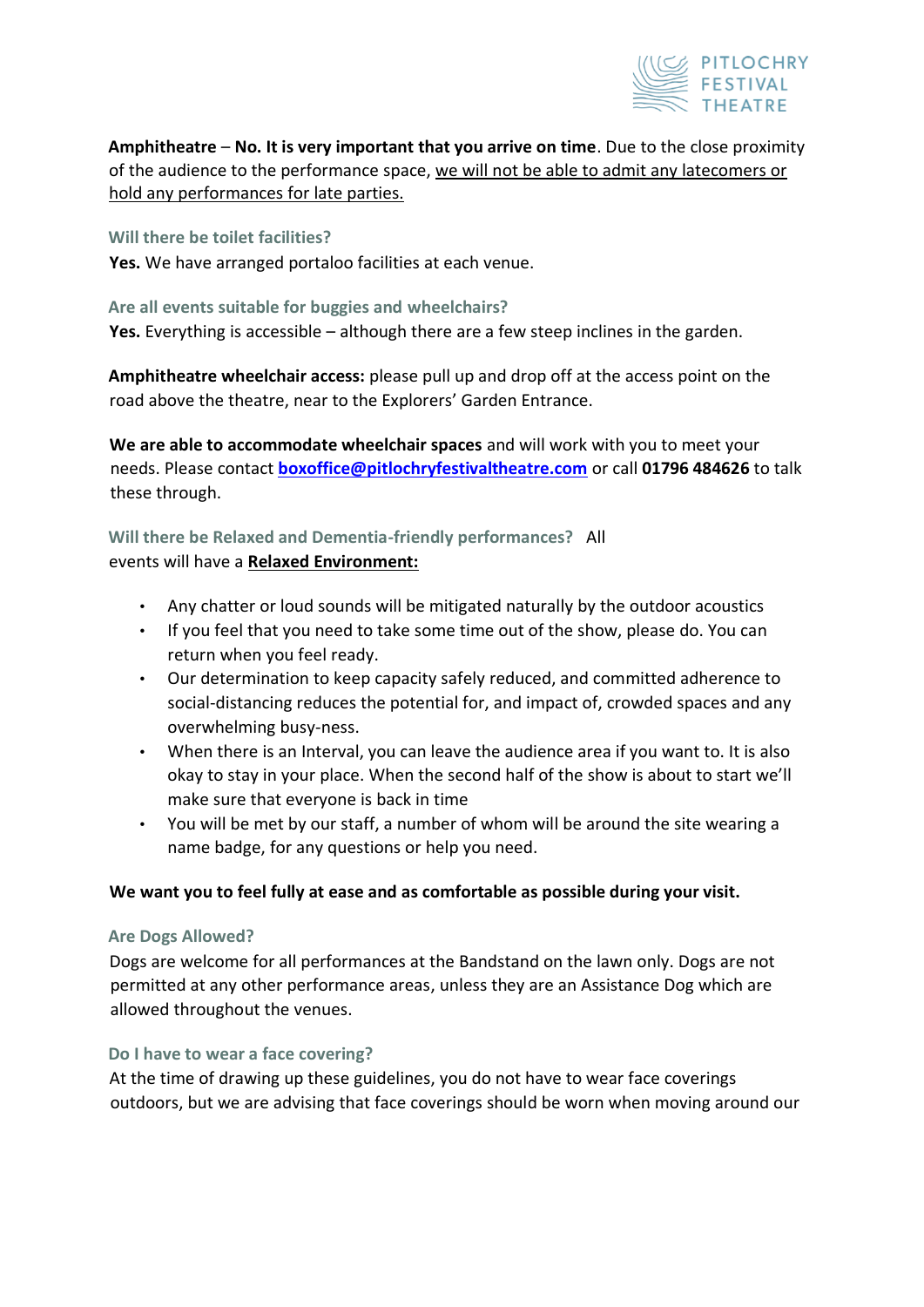

site and for all seated events. Please be aware of the current Scottish Government Guidance before you arrive.

# **Can we explore the Explorers' Garden on our own?**

The Explorers' Garden is currently only open for specific events.

# **What happens if my event is cancelled?**

In the unlikely event we cancel your event we will look to transfer your booking to another date. If this is not possible then we will refund your booking (minus the booking fee).

# **What happens if COVID restrictions change near the time?**

We are in direct contact with the Scottish Government and will ensure we adhere to all guidelines at the time of your event.

We have designed all of our events in line with **Scottish Government regulations**, and in discussion with **Visit Scotland**, the **Association of Scottish Visitor Attractions**, as well as with **Trading Standards** and **Environmental Health Officers** at **Perth & Kinross Council**. The programme has been designed to be safe and socially-distanced.

# *Cleansing and protection measures will be extensive and rigorous. Our operational procedures ar[e](https://pitlochryfestivaltheatre.com/safety-and-wellbeing-are-our-top-priority-covid-operational-procedures/) [HER](https://pitlochryfestivaltheatre.com/safety-and-wellbeing-are-our-top-priority-covid-operational-procedures/)*[E.](https://pitlochryfestivaltheatre.com/safety-and-wellbeing-are-our-top-priority-covid-operational-procedures/)

# **What happens if the event is cancelled due to Covid-19?**

We will be following government guidelines closely, in the lead up to, and throughout our programme of events. There are currently no restrictions that will impact on the events. We are carefully ensuring all COVID-19 measures have been comprehensively adhered to.

**Should Government guidelines change** and we are no longer allowed to go ahead, we will offer a full refund on your tickets (minus the booking fee).

## **What if I change my mind?**

We understand how different booking an event feels just now. You can book now with the confidence that if plans change, your tickets and money can too! This Season we're keeping things flexible for you. We offer **no-hassle refunds and exchanges for any reason** (including the weather!) if it is requested at least **24 hours before the performance time.**

# **What if I don't feel well?**

Please do not attend the venue if:

- you have been instructed to self-isolate
- a member of your household is self-isolating